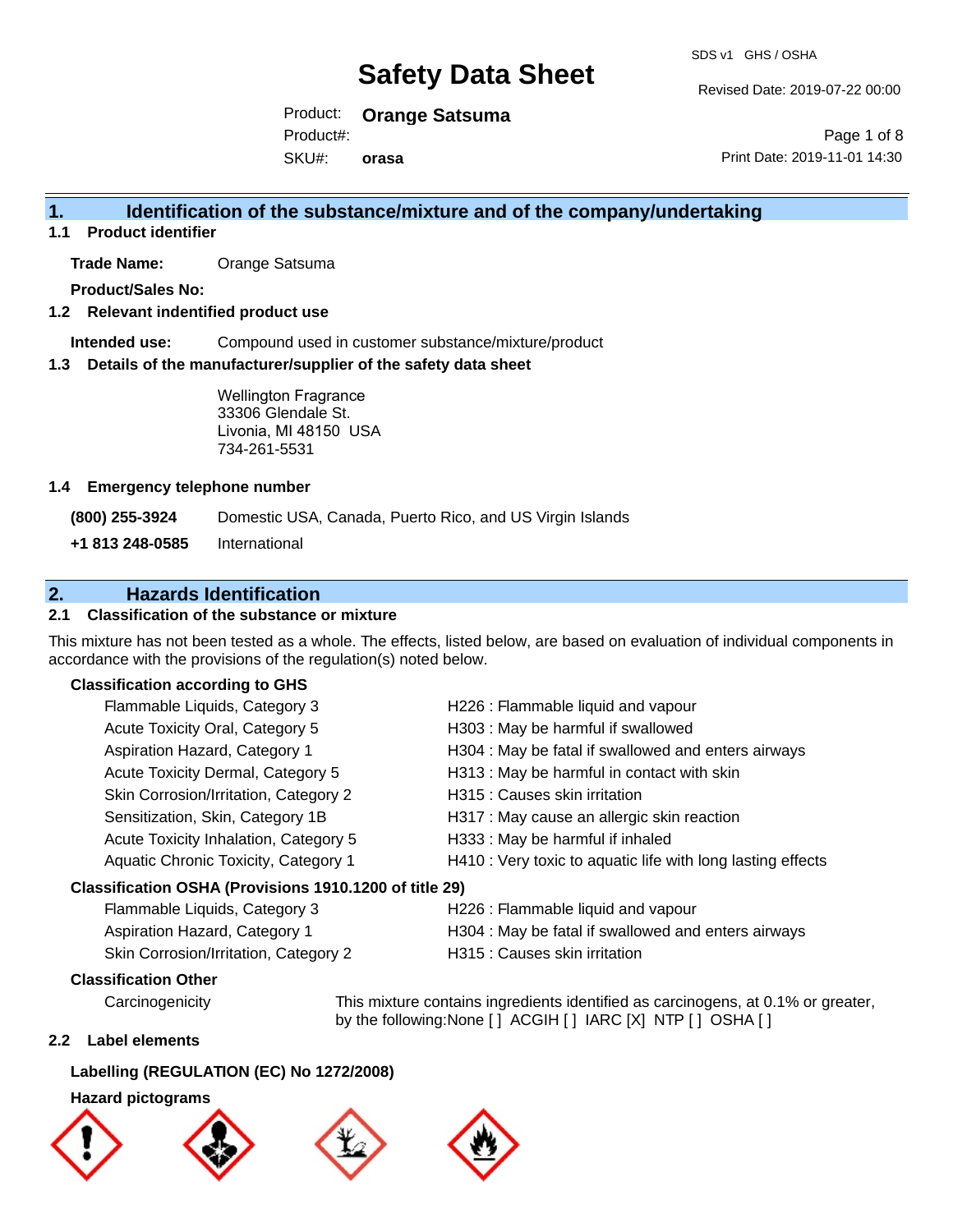#### Revised Date: 2019-07-22 00:00

Product: **Orange Satsuma**

Product#:

SKU#: **orasa**

Page 2 of 8 Print Date: 2019-11-01 14:30

| <b>Signal Word: Danger</b>      |                                                                                                                                       |
|---------------------------------|---------------------------------------------------------------------------------------------------------------------------------------|
| <b>Hazard statments</b>         |                                                                                                                                       |
| H <sub>226</sub>                | Flammable liquid and vapour                                                                                                           |
| H <sub>303</sub>                | May be harmful if swallowed                                                                                                           |
| H304                            | May be fatal if swallowed and enters airways                                                                                          |
| H313                            | May be harmful in contact with skin                                                                                                   |
| H315                            | Causes skin irritation                                                                                                                |
| H317                            | May cause an allergic skin reaction                                                                                                   |
| H333                            | May be harmful if inhaled                                                                                                             |
| H410                            | Very toxic to aquatic life with long lasting effects                                                                                  |
| <b>Precautionary Statements</b> |                                                                                                                                       |
| <b>Prevention:</b>              |                                                                                                                                       |
| P233                            | Keep container tightly closed                                                                                                         |
| P235                            | Keep cool                                                                                                                             |
| P240                            | Ground/bond container and receiving equipment                                                                                         |
| P241                            | Use explosion-proof electrical/ventilating/light//equipment                                                                           |
| P242                            | Use only non-sparking tools                                                                                                           |
| P243                            | Take precautionary measures against static discharge                                                                                  |
| P <sub>264</sub>                | Wash hands thoroughly after handling                                                                                                  |
| P272                            | Contaminated work clothing should not be allowed out of the workplace                                                                 |
| P273                            | Avoid release to the environment                                                                                                      |
| <b>Response:</b>                |                                                                                                                                       |
| P301 + P310 + P331              | IF SWALLOWED: Immediately call a POISON CENTER or doctor/physician Do NOT<br>induce vomiting                                          |
| $P302 + P352$                   | IF ON SKIN: Wash with soap and water                                                                                                  |
| P303 + P361 + P353              | IF ON SKIN (or hair): Remove/Take off immediately all contaminated clothing Rinse skin<br>with water/shower                           |
| $P304 + P312$                   | IF INHALED: Call a POISON CENTER or doctor/physician if you feel unwell                                                               |
| P312                            | Call a POISON CENTER or doctor/physician if you feel unwell                                                                           |
| P333 + P313                     | If skin irritation or a rash occurs: Get medical advice/attention                                                                     |
| P352                            | Wash with soap and water                                                                                                              |
| P362                            | Take off contaminated clothing and wash before reuse                                                                                  |
| P363                            | Wash contaminated clothing before reuse                                                                                               |
| P370 + P378                     | In case of fire: Use Carbon dioxide (CO2), Dry chemical, or Foam for extinction. Do not use<br>a direct water jet on burning material |
| P391                            | <b>Collect Spillage</b>                                                                                                               |
| <b>Other Hazards</b>            |                                                                                                                                       |
| no data available               |                                                                                                                                       |

### **3. Composition/Information on Ingredients**

#### **3.1 Mixtures**

**2.3 Other Hazards**

This product is a complex mixture of ingredients, which contains among others the following substance(s), presenting a health or environmental hazard within the meaning of the UN Globally Harmonized System of Classification and Labeling of Chemicals (GHS):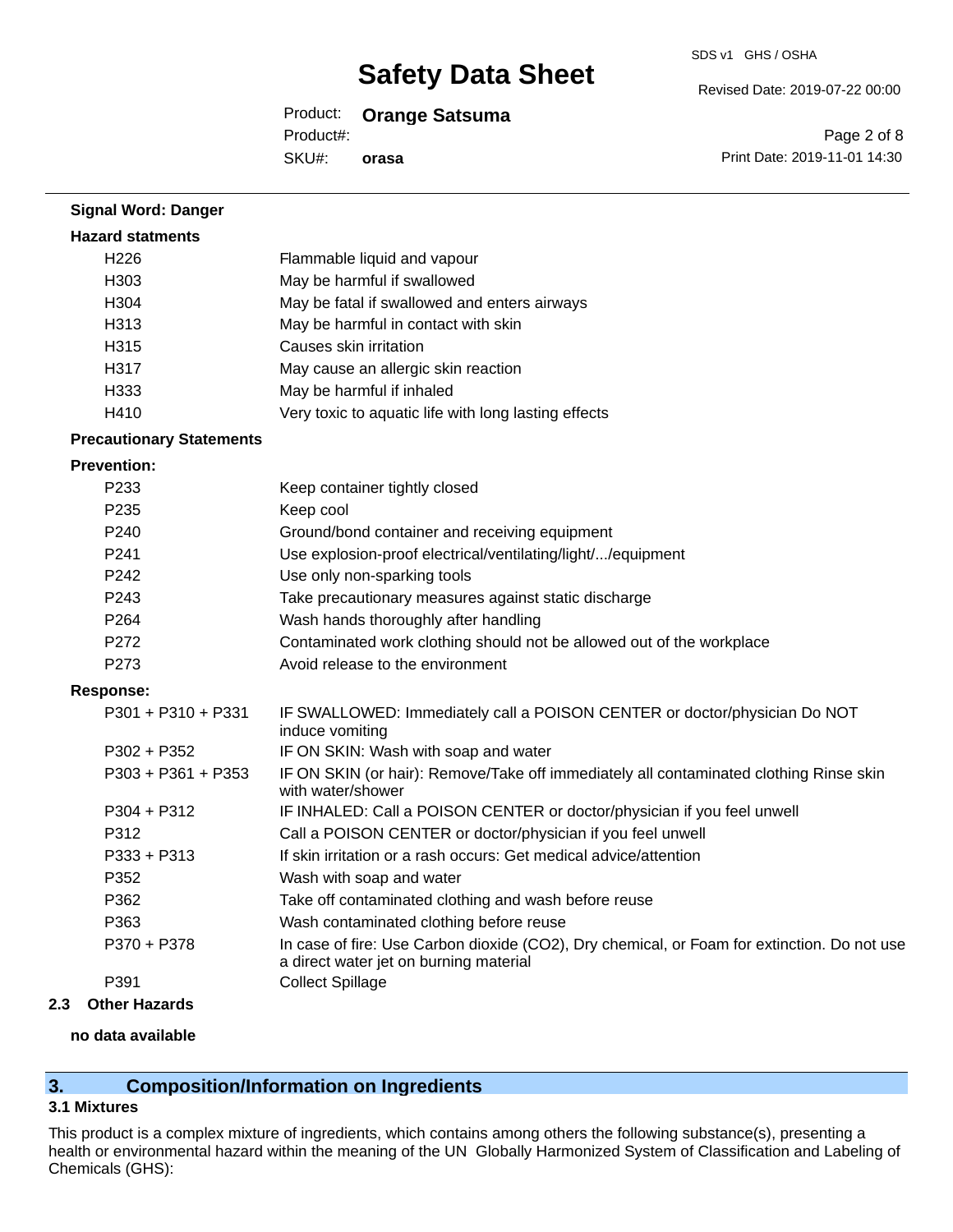SDS v1 GHS / OSHA

Revised Date: 2019-07-22 00:00

### Product: **Orange Satsuma**

Product#:

SKU#: **orasa**

Page 3 of 8 Print Date: 2019-11-01 14:30

| CAS#<br>Ingredient                                                                          | EC#       | Conc.<br>Range | <b>GHS Classification</b>          |
|---------------------------------------------------------------------------------------------|-----------|----------------|------------------------------------|
| 5989-27-5<br>Limonene                                                                       | 227-813-5 | $50 - 60 %$    | H226; H304; H315; H317; H400; H410 |
| 120-51-4                                                                                    | 204-402-9 | $30 - 40 \%$   | H302; H313; H400; H411             |
| <b>Benzyl Benzoate</b>                                                                      |           |                |                                    |
| $105 - 95 - 3$                                                                              | 203-347-8 | $2 - 5%$       | H401                               |
| Ethylene brassylate                                                                         |           |                |                                    |
| $112 - 31 - 2$                                                                              | 203-957-4 | $1 - 2%$       | H227; H316; H319; H401; H412       |
| Decanal                                                                                     |           |                |                                    |
| $123 - 35 - 3$                                                                              | 204-622-5 | $1 - 2%$       | H226; H304; H315; H319; H400; H411 |
| beta-Myrcene                                                                                |           |                |                                    |
| 124-13-0                                                                                    | 204-683-8 | $1 - 2%$       | H226; H315; H319; H401; H411       |
| Octanal                                                                                     |           |                |                                    |
| 5392-40-5                                                                                   | 226-394-6 | $0.1 - 1.0 \%$ | H313; H315; H317; H319; H401       |
| Citral                                                                                      |           |                |                                    |
| See Section 16 for full text of GHS classification codes                                    |           |                |                                    |
| See Section 16 for full text of GHS classification codes which where not shown in section 2 |           |                |                                    |

Total Hydrocarbon Content (%  $w/w$ ) = 59.83

| <b>First Aid Measures</b><br>4.                                                |                                                                                                               |
|--------------------------------------------------------------------------------|---------------------------------------------------------------------------------------------------------------|
| <b>Description of first aid measures</b><br>4.1                                |                                                                                                               |
| Inhalation:                                                                    | Remove from exposure site to fresh air and keep at rest.<br>Obtain medical advice.                            |
| <b>Eye Exposure:</b>                                                           | Flush immediately with water for at least 15 minutes.<br>Contact physician if symptoms persist.               |
| <b>Skin Exposure:</b>                                                          | Remove contaminated clothes. Wash thoroughly with water (and soap).<br>Contact physician if symptoms persist. |
| Ingestion:                                                                     | Rinse mouth with water and obtain medical advice.                                                             |
| 4.2 Most important symptoms and effects, both acute and delayed                |                                                                                                               |
| <b>Symptoms:</b>                                                               | no data available                                                                                             |
| <b>Risks:</b>                                                                  | Refer to Section 2.2 "Hazard Statements"                                                                      |
| 4.3 Indication of any immediate medical attention and special treatment needed |                                                                                                               |
| Treatment:                                                                     | Refer to Section 2.2 "Response"                                                                               |
| 5 <sub>1</sub><br><b>Fire-Fighting measures</b>                                |                                                                                                               |
| <b>Extinguishing media</b><br>5.1                                              |                                                                                                               |
| Suitable:                                                                      | Carbon dioxide (CO2), Dry chemical, Foam                                                                      |
| <b>Unsuitable</b>                                                              | Do not use a direct water jet on burning material                                                             |
| 5.2 Special hazards arising from the substance or mixture                      |                                                                                                               |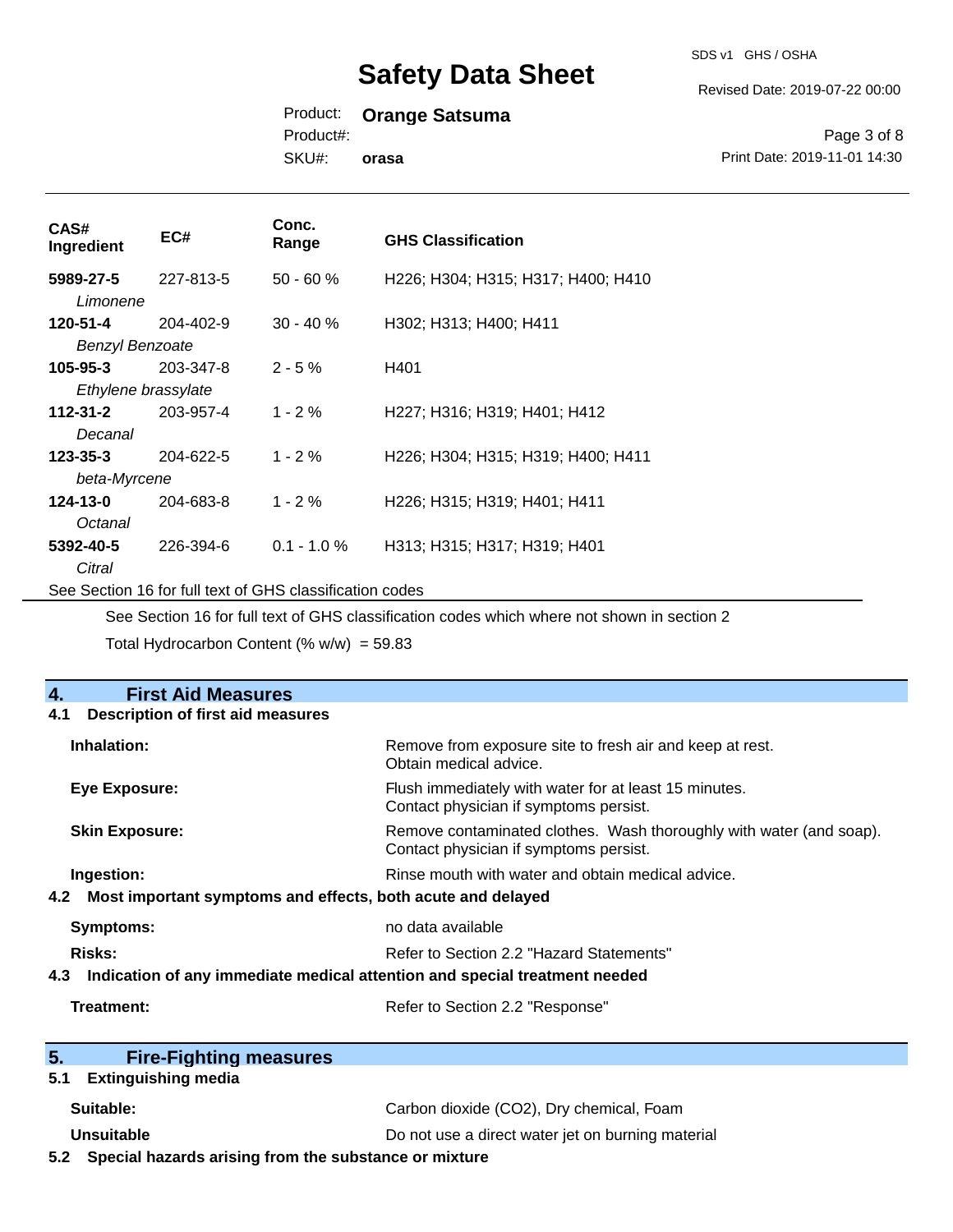SDS v1 GHS / OSHA

Revised Date: 2019-07-22 00:00

Product: **Orange Satsuma**

Product#:

SKU#: **orasa**

Page 4 of 8 Print Date: 2019-11-01 14:30

| During fire fighting:<br>5.3 Advice for firefighters | Water may be ineffective              |
|------------------------------------------------------|---------------------------------------|
| <b>Further information:</b>                          | Standard procedure for chemical fires |

#### **6. Accidental Release Measures**

#### **6.1 Personal precautions, protective equipment and emergency procedures**

Avoid inhalation and contact with skin and eyes. A self-contained breathing apparatus is recommended in case of a major spill.

#### **6.2 Environmental precautions**

Keep away from drains, soil, and surface and groundwater.

#### **6.3 Methods and materials for containment and cleaning up**

Clean up spillage promptly. Remove ignition sources. Provide adequate ventilation. Avoid excessive inhalation of vapors. Gross spillages should be contained by use of sand or inert powder and disposed of according to the local regulations.

#### **6.4 Reference to other sections**

Not Applicable

#### **7.1 Precautions for safe handling**

Apply according to good manufacturing and industrial hygiene practices with proper ventilation. Do not drink, eat or smoke while handling. Respect good personal hygiene.

#### **7.2 Conditions for safe storage, including any incompatibilities**

Store in a cool, dry and ventilated area away from heat sources and protected from light in tightly closed original container. Avoid uncoated metal container. Keep air contact to a minimum.

#### **7.3 Specific end uses**

No information available

#### **8. Exposure Controls/Personal Protection**

#### **8.1 Control parameters**

| <b>Exposure Limits:</b> |  |  |  |  | Contains no substances with occupational exposure limit values. |
|-------------------------|--|--|--|--|-----------------------------------------------------------------|
|-------------------------|--|--|--|--|-----------------------------------------------------------------|

**Engineering Controls:** Use local exhaust as needed.

#### **8.2 Exposure controls - Personal protective equipment**

| Eye protection:                | Tightly sealed goggles, face shield, or safety glasses with brow guards and side shields, etc.<br>as may be appropriate for the exposure |
|--------------------------------|------------------------------------------------------------------------------------------------------------------------------------------|
| <b>Respiratory protection:</b> | Avoid excessive inhalation of concentrated vapors. Apply local ventilation where appropriate.                                            |
| <b>Skin protection:</b>        | Avoid Skin contact. Use chemically resistant gloves as needed.                                                                           |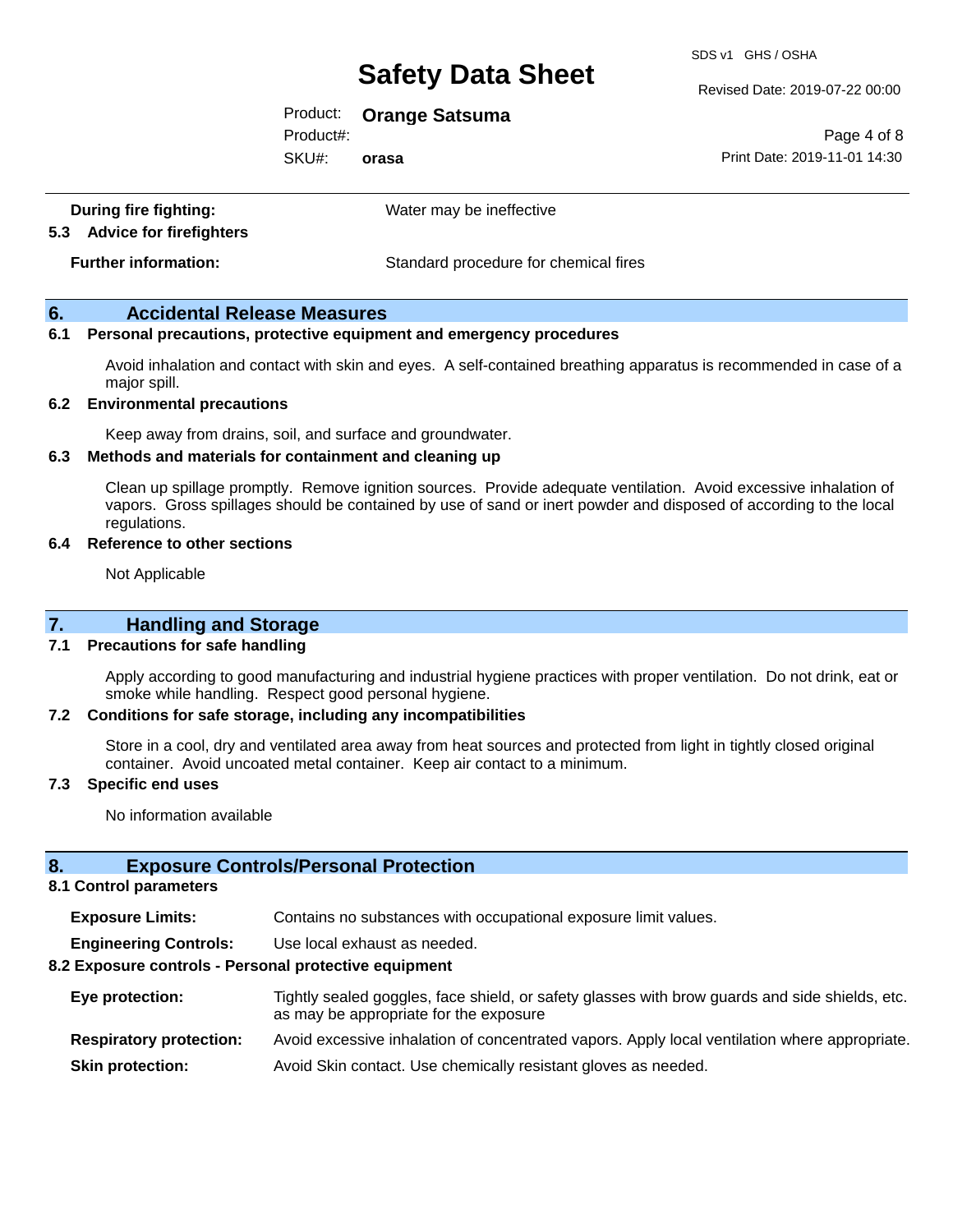Revised Date: 2019-07-22 00:00

Product: **Orange Satsuma**

SKU#: Product#: **orasa**

Page 5 of 8 Print Date: 2019-11-01 14:30

## **9. Physical and Chemical Properties**

#### **9.1 Information on basic physical and chemical properties**

| Appearance:                  | Liquid                        |
|------------------------------|-------------------------------|
| Odor:                        | Conforms to Standard          |
| Color:                       | Pale Orange to Orange (G8-10) |
| <b>Viscosity:</b>            | Liquid                        |
| <b>Freezing Point:</b>       | Not determined                |
| <b>Boiling Point:</b>        | Not determined                |
| <b>Melting Point:</b>        | Not determined                |
| <b>Flashpoint (CCCFP):</b>   | 132 F (55.56 C)               |
| <b>Auto flammability:</b>    | Not determined                |
| <b>Explosive Properties:</b> | None Expected                 |
| <b>Oxidizing properties:</b> | None Expected                 |
| Vapor Pressure (mmHg@20 C):  | 0.6574                        |
| %VOC:                        | 0.66                          |
| Specific Gravity @ 25 C:     | 0.9230                        |
| Density @ 25 C:              | 0.9200                        |
| Refractive Index @ 20 C:     | 1.4960                        |
| Soluble in:                  | Oil                           |

### **10. Stability and Reactivity**

| 10.1 Reactivity                         | None                                               |
|-----------------------------------------|----------------------------------------------------|
| <b>10.2 Chemical stability</b>          | Stable                                             |
| 10.3 Possibility of hazardous reactions | None known                                         |
| <b>10.4 Conditions to avoid</b>         | None known                                         |
| 10.5 Incompatible materials             | Strong oxidizing agents, strong acids, and alkalis |
| 10.6 Hazardous decomposition products   | None known                                         |

#### **11. Toxicological Information 11.1 Toxicological Effects**

Acute Toxicity Estimates (ATEs) based on the individual Ingredient Toxicity Data utilizing the "Additivity Formula"

| Acute toxicity - Oral - (Rat) mg/kg          | (LD50: 2733.2900) May be harmful if swallowed            |
|----------------------------------------------|----------------------------------------------------------|
| Acute toxicity - Dermal - (Rabbit) mg/kg     | (LD50: 2521.1556) May be harmful in contact with skin    |
| Acute toxicity - Inhalation - (Rat) mg/L/4hr | (LD50: 31.4203) May be harmful if inhaled                |
| <b>Skin corrosion / irritation</b>           | May be harmful if inhaled                                |
| Serious eye damage / irritation              | Not classified - the classification criteria are not met |
| <b>Respiratory sensitization</b>             | Not classified - the classification criteria are not met |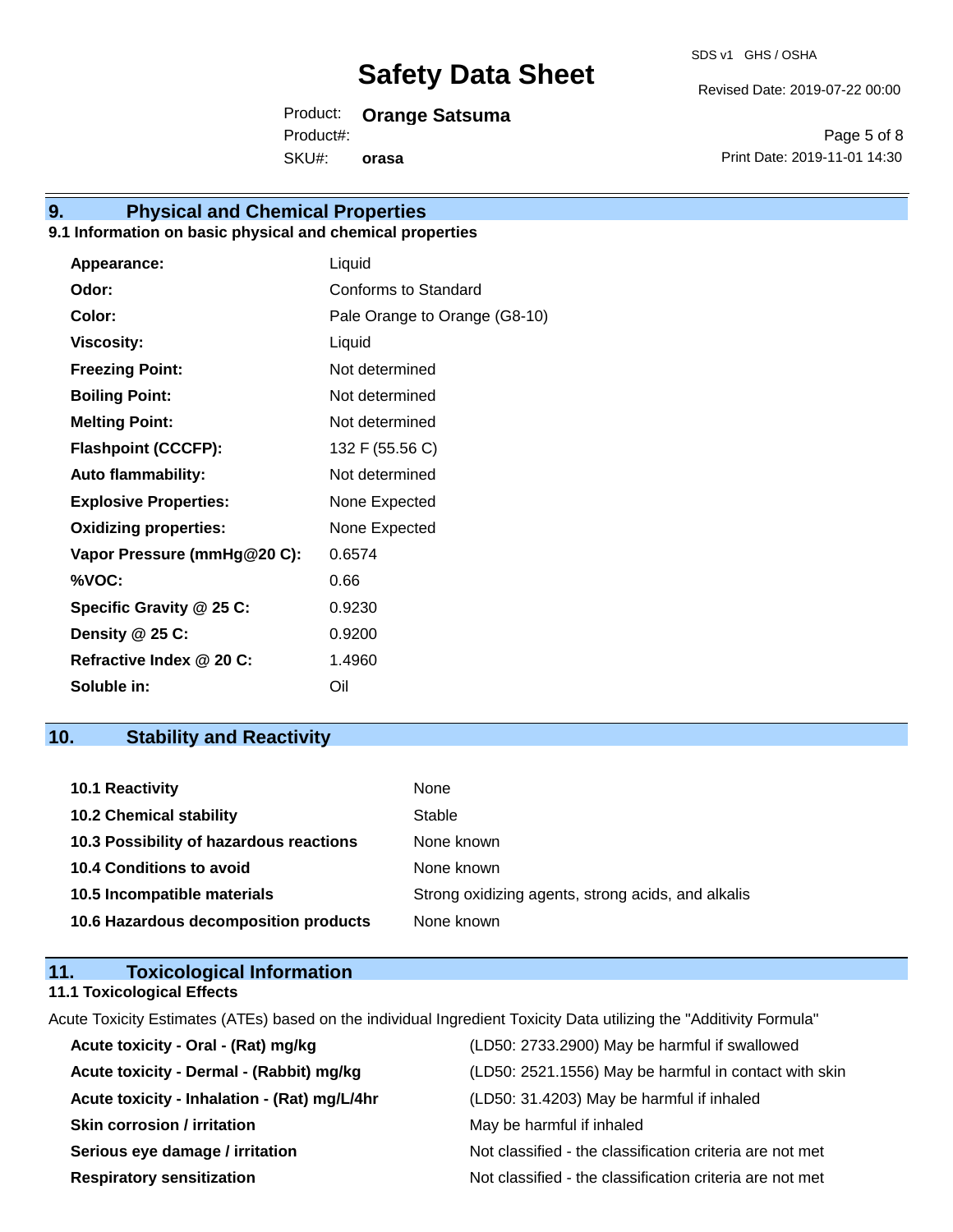SDS v1 GHS / OSHA

Revised Date: 2019-07-22 00:00

Product: **Orange Satsuma** Product#:

SKU#: **orasa**

Page 6 of 8 Print Date: 2019-11-01 14:30

| <b>Skin sensitization</b>                          | May cause an allergic skin reaction                      |
|----------------------------------------------------|----------------------------------------------------------|
| <b>Germ cell mutagenicity</b>                      | Not classified - the classification criteria are not met |
| Carcinogenicity                                    | Not classified - the classification criteria are not met |
| <b>Reproductive toxicity</b>                       | Not classified - the classification criteria are not met |
| Specific target organ toxicity - single exposure   | Not classified - the classification criteria are not met |
| Specific target organ toxicity - repeated exposure | Not classified - the classification criteria are not met |
| <b>Aspiration hazard</b>                           | May be fatal if swallowed and enters airways             |
|                                                    |                                                          |

| .<br>LUUIUGIUGI IIIIUI IIIGUUII    |                                                          |  |  |
|------------------------------------|----------------------------------------------------------|--|--|
| <b>12.1 Toxicity</b>               |                                                          |  |  |
| <b>Acute acquatic toxicity</b>     | Not classified - the classification criteria are not met |  |  |
| <b>Chronic acquatic toxicity</b>   | Very toxic to aquatic life with long lasting effects     |  |  |
| <b>Toxicity Data on soil</b>       | no data available                                        |  |  |
| <b>Toxicity on other organisms</b> | no data available                                        |  |  |
| 12.2 Persistence and degradability | no data available                                        |  |  |
| 12.3 Bioaccumulative potential     | no data available                                        |  |  |
| 12.4 Mobility in soil              | no data available                                        |  |  |
| 12.5 Other adverse effects         | no data available                                        |  |  |
|                                    |                                                          |  |  |

### **13. Disposal Conditions**

**12. Ecological Information** 

#### **13.1 Waste treatment methods**

Do not allow product to reach sewage systems. Dispose of in accordance with all local and national regulations. Send to a licensed waste management company.The product should not be allowed to enter drains, water courses or the soil. Do not contaminate ponds, waterways or ditches with chemical or used container.

### **14. Transport Information**

| <b>Marine Pollutant</b>                                       | Yes. Ingredient of greatest environmental impact:<br>5989-27-5 : (50 - 60 %) : Limonene |              |                                     |                  |               |
|---------------------------------------------------------------|-----------------------------------------------------------------------------------------|--------------|-------------------------------------|------------------|---------------|
| <b>Regulator</b>                                              |                                                                                         | <b>Class</b> | <b>Pack Group</b>                   | <b>Sub Risk</b>  | UN-nr.        |
| U.S. DOT (Non-Bulk)                                           |                                                                                         |              | Not Regulated - Not Dangerous Goods |                  |               |
| <b>Chemicals NOI</b>                                          |                                                                                         |              |                                     |                  |               |
| <b>ADR/RID (International Road/Rail)</b>                      |                                                                                         |              |                                     |                  |               |
| <b>Environmentally Hazardous</b><br>Substance, Liquid, n.o.s. |                                                                                         | 9            | Ш                                   |                  | <b>UN3082</b> |
| <b>IATA (Air Cargo)</b>                                       |                                                                                         |              |                                     |                  |               |
| <b>Perfumery Products</b>                                     |                                                                                         | 3            | Ш                                   | Flammable Liquid | UN1266        |
| <b>Environmentally Hazardous</b><br>Substance, Liquid, n.o.s. |                                                                                         | 9            | Ш                                   |                  | <b>UN3082</b> |
| IMDG (Sea)                                                    |                                                                                         |              |                                     |                  |               |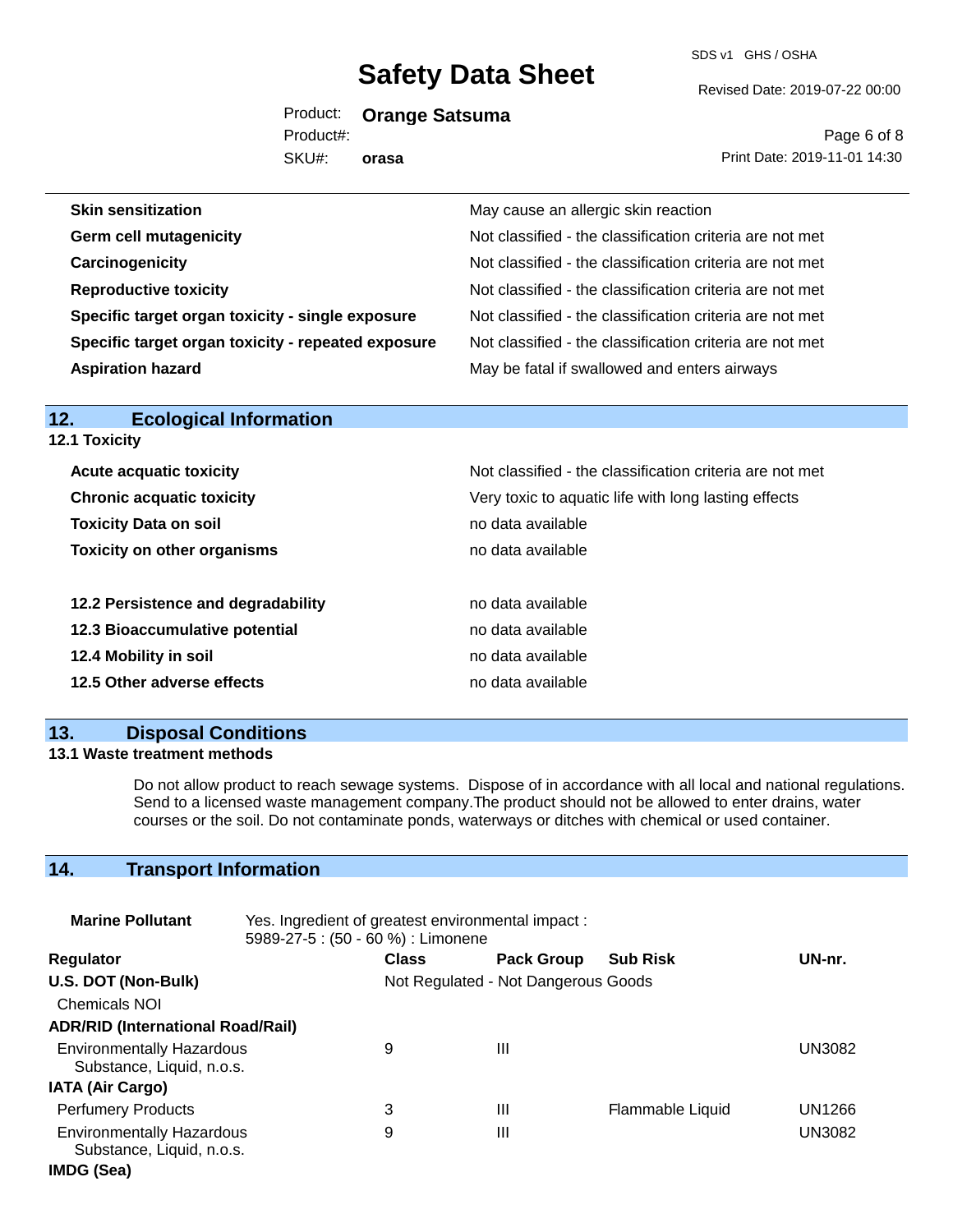SDS v1 GHS / OSHA

|                                                                         | Product:<br>Product#: |       | <b>Orange Satsuma</b>           |                                                                    | Page 7 of 8                  |
|-------------------------------------------------------------------------|-----------------------|-------|---------------------------------|--------------------------------------------------------------------|------------------------------|
|                                                                         | SKU#:                 | orasa |                                 |                                                                    | Print Date: 2019-11-01 14:30 |
| <b>Perfumery Products</b>                                               |                       | 3     | $\mathbf{III}$                  | Flammable Liquid                                                   | UN1266                       |
| <b>Environmentally Hazardous</b><br>Substance, Liquid, n.o.s.           |                       | 9     | Ш                               |                                                                    | <b>UN3082</b>                |
| 15.<br><b>Regulatory Information</b><br><b>U.S. Federal Regulations</b> |                       |       |                                 |                                                                    |                              |
| <b>TSCA (Toxic Substance Control Act)</b>                               |                       |       |                                 | All components of the substance/mixture are listed or exempt       |                              |
| 40 CFR(EPCRA, SARA, CERCLA and CAA)<br><b>U.S. State Regulations</b>    |                       |       |                                 | This product contains NO components of concern.                    |                              |
| <b>California Proposition 65 Warning</b>                                |                       |       |                                 | This product contains the following components:                    |                              |
| 123-35-3(NF 204-622-5 1 - 2 %                                           |                       |       | beta-Myrcene (Natural Source)   |                                                                    |                              |
| <b>Canadian Regulations</b>                                             |                       |       |                                 |                                                                    |                              |
| <b>DSL</b>                                                              |                       |       | components are NOT on the List: | 100.00% of the components are listed or exempt. The following      |                              |
| 129520-41-8 407-562-0 0.1 - 1.0 %                                       |                       |       |                                 | 4,7-methano-3aH-indene-3a-carboxylic acid, octahydro-, ethyl ester |                              |

### **16. Other Information**

#### **GHS H-Statements referred to under section 3 and not listed in section 2**

| H227 : Combustible liquid                                | H302 : Harmful if swallowed                            |
|----------------------------------------------------------|--------------------------------------------------------|
| H316 : Causes mild skin irritation                       | H317 : May cause an allergic skin reaction             |
| H319 : Causes serious eye irritation                     | H400 : Very Toxic to aquatic life                      |
| H401 : Toxic to aquatic life                             | H411 : Toxic to aquatic life with long lasting effects |
| H412 : Harmful to aquatic life with long lasting effects |                                                        |
| <b>Total Fractional Values</b>                           |                                                        |
| (TFV) Risk                                               | (TFV) Risk                                             |
| (246.06) Aquatic Chronic Toxicity, Category 3            | (159.13) Acute Toxicity Inhalation, Category 5         |
| (57.99) Sensitization, Skin, Category 1B                 | (24.60) Aquatic Chronic Toxicity, Category 2           |
| (6.37) Skin Corrosion/Irritation, Category 3             | (6.14) Skin Corrosion/Irritation, Category 2           |
| (5.98) Aspiration Hazard, Category 1                     | (3.70) Aquatic Chronic Toxicity, Category 4            |
| (2.79) Sensitization, Skin, Category 1                   | (2.33) Aquatic Chronic Toxicity, Category 1            |
| (1.98) Acute Toxicity Dermal, Category 5                 | (1.83) Acute Toxicity Oral, Category 5                 |
|                                                          |                                                        |

#### Remarks

This safety data sheet is based on the properties of the material known to Wellington Fragrance at the time the data sheet was issued. The safety data sheet is intended to provide information for a health and safety assessment of the material and the circumstances, under which it is packaged, stored or applied in the workplace. For such a safety assessment Wellington Fragrance holds no responsibility. This document is not intended for quality assurance purposes.